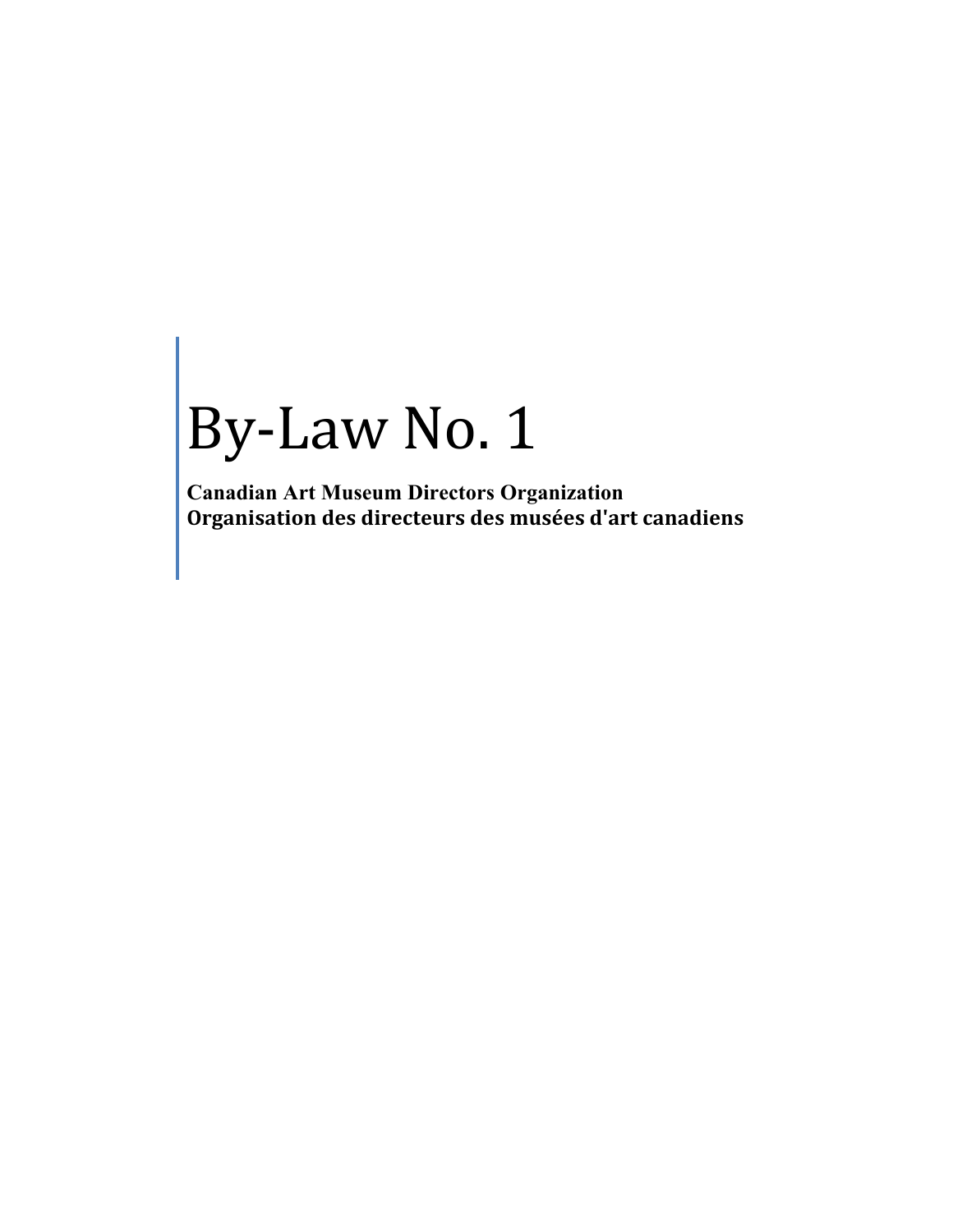# **Table of Contents**

| 1.1  |  |  |  |
|------|--|--|--|
| 1.2  |  |  |  |
|      |  |  |  |
| 2.1  |  |  |  |
| 2.2  |  |  |  |
| 2.3  |  |  |  |
| 2.4  |  |  |  |
| 2.5  |  |  |  |
| 2.6  |  |  |  |
|      |  |  |  |
| 3.1  |  |  |  |
| 3.2  |  |  |  |
| 3.3  |  |  |  |
| 3.4  |  |  |  |
| 3.5  |  |  |  |
| 3.6  |  |  |  |
| 3.7  |  |  |  |
|      |  |  |  |
| 4.1  |  |  |  |
| 4.2  |  |  |  |
| 4.3  |  |  |  |
| 4.4  |  |  |  |
| 4.5  |  |  |  |
| 4.6  |  |  |  |
| 4.7  |  |  |  |
| 4.8  |  |  |  |
| 4.9  |  |  |  |
| 4.10 |  |  |  |
| 4.11 |  |  |  |
| 4.12 |  |  |  |
| 4.13 |  |  |  |
|      |  |  |  |
| 5.1  |  |  |  |
| 5.2  |  |  |  |
| 5.3  |  |  |  |
| 5.4  |  |  |  |
| 5.5  |  |  |  |
| 5.6  |  |  |  |
| 5.7  |  |  |  |
| 5.8  |  |  |  |
| 5.9  |  |  |  |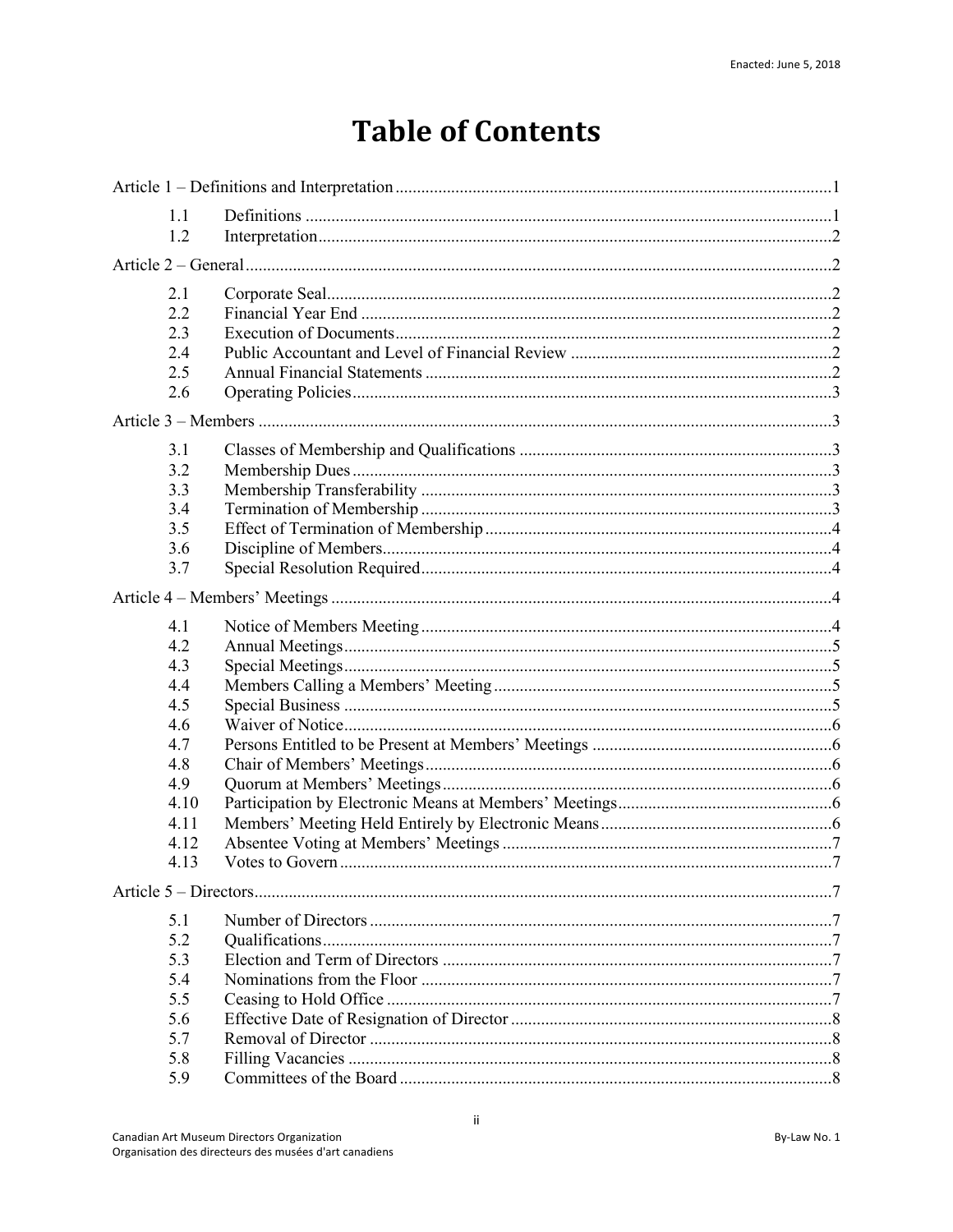| 6.1 |  |  |
|-----|--|--|
| 6.2 |  |  |
| 6.3 |  |  |
| 6.4 |  |  |
| 6.5 |  |  |
| 6.6 |  |  |
| 6.7 |  |  |
| 6.8 |  |  |
| 6.9 |  |  |
|     |  |  |
| 7.1 |  |  |
| 7.2 |  |  |
| 7.3 |  |  |
|     |  |  |
| 8.1 |  |  |
| 8.2 |  |  |
| 8.3 |  |  |
| 8.4 |  |  |
| 8.5 |  |  |
| 8.6 |  |  |
|     |  |  |
| 9.1 |  |  |
| 9.2 |  |  |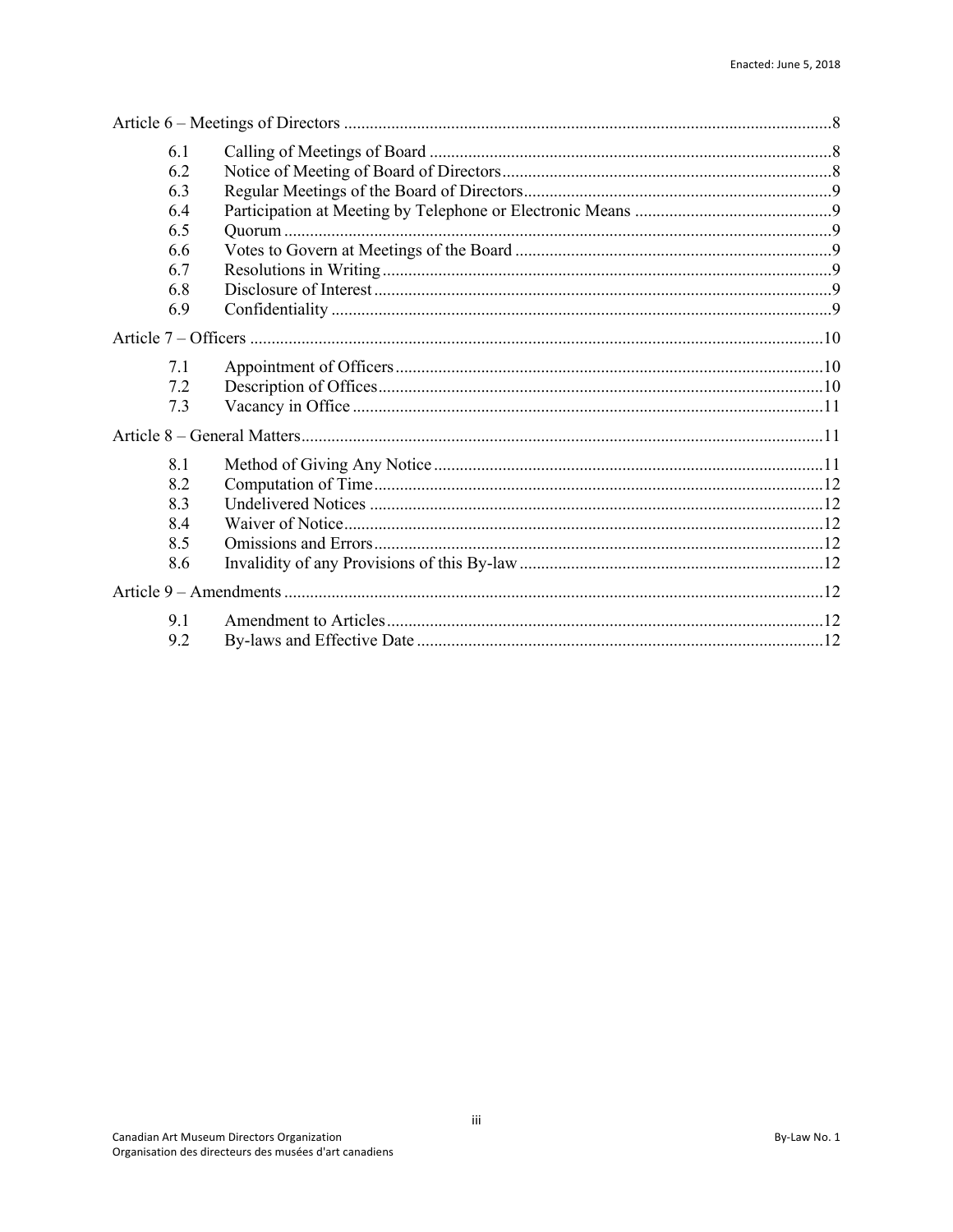# **BY-LAW NO. 1**

#### A by-law relating generally to the conduct of the affairs of

#### **Canadian Art Museum Directors Organization**

#### **BE IT ENACTED** as a by-law of the Corporation as follows:

# **ARTICLE 1 – DEFINITIONS AND INTERPRETATION**

# **1.1 Definitions**

In this by-law and all other by-laws and resolutions of the Corporation, unless the context otherwise requires:

- (a) "**Act**" means the means the *Canada Not-For-Profit Corporations Act* S.C. 2009, c.23 including the Regulations made pursuant to the Act, and any statute or regulations that may be substituted, as amended from time to time;
- (b) "**Articles**" means the original or restated articles of incorporation or articles of amendment, amalgamation, continuance, reorganization, arrangement or revival of the Corporation;
- (c) "**Board**" means the board of directors of the Corporation;
- (d) "**By-laws**" means this by-law and all other by-laws of the Corporation as amended and which are, from time to time, in force and effect;
- (e) "**Corporation**" means Canadian Art Museum Directors Organization Organisation des directeurs des musées d'art canadiens**;**
- (f) "**Director**" means a an individual elected or appointed to the Board;
- (g) "**Meeting of Members**" includes an annual meeting of members or a special meeting of members;
- (h) "**Member**" means a member of the Corporation;
- (i) "**Members**" or "**Membership**" means the collective membership of the Corporation;
- (j) "**Officer**" means an individual appointed as an officer of the Corporation according to the provisions of Article 7;
- (k) "**Ordinary Resolution**" means a resolution passed by a majority of the votes cast on that resolution;
- (l) "**Person**" means an individual, a body corporate, a partnership, a trust, a joint venture or an unincorporated association or organization;
- (m) "**Regulations**" means the regulations made under the Act, as amended, restated or in effect from time to time;
- (n) "**Signing Officer**" means, in relation to any contracts, documents or instruments in writing, any person authorized to sign the same on behalf of the Corporation pursuant to section 2.2 or any resolution passed pursuant thereto; and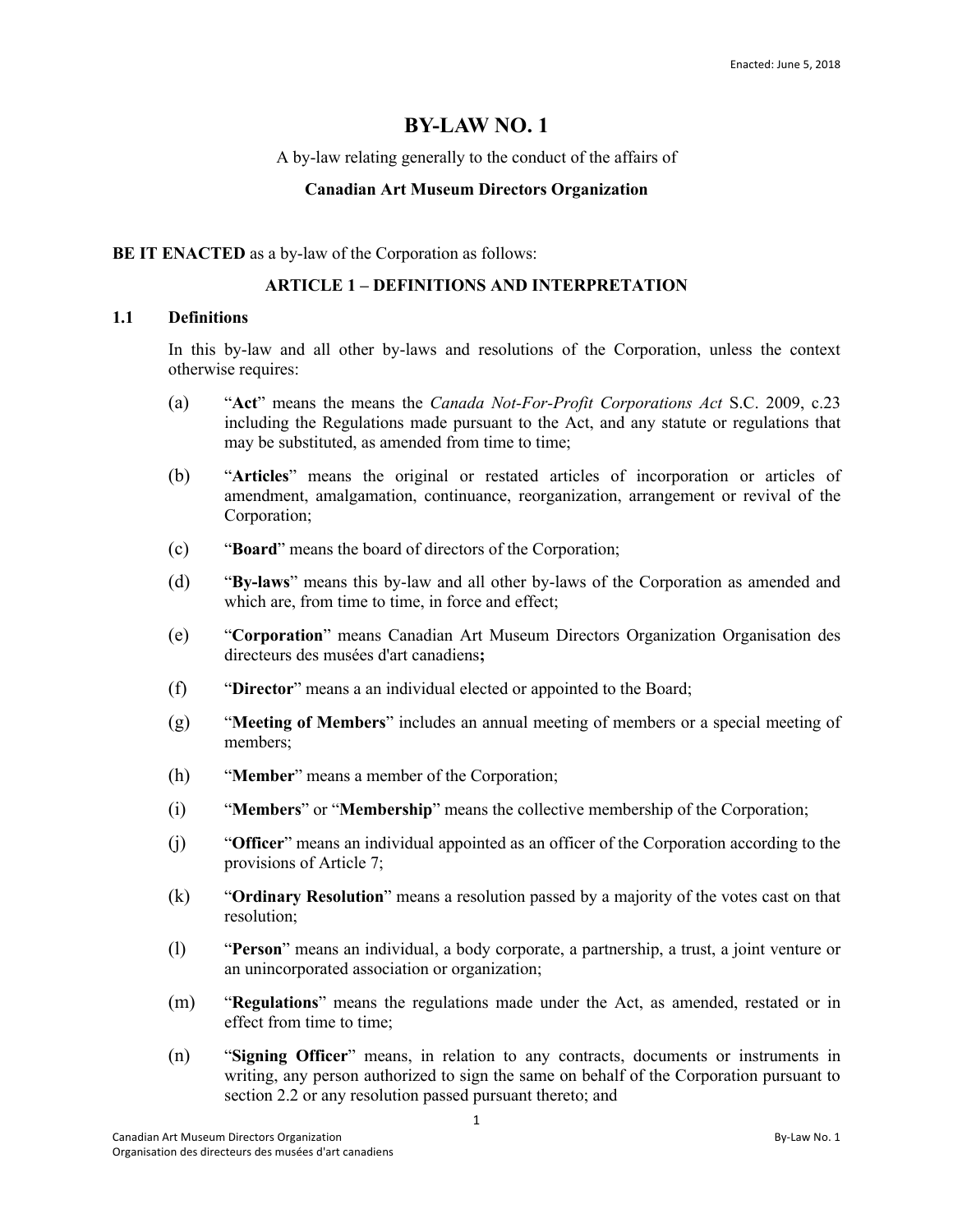(o) "**Special Resolution**" means a resolution passed by a majority of not less than two-thirds of the votes cast on that resolution.

# **1.2 Interpretation**

In the interpretation of the By-laws, unless the context otherwise requires, the following rules shall apply:

- (a) Terms defined in the Act and used in the By-laws but not otherwise defined in the Bylaws have the same meaning when used in the By-laws;
- (b) Words importing the singular number only shall include the plural and *vice versa*;
- (c) Words referring to one gender include all genders;
- (d) The headings used in the By-laws are inserted for reference purposes only and are not to be considered or taken into account in construing the terms or provisions thereof or to be deemed in any way to clarify, modify or explain the effect of any such terms or provisions.
- (e) Notwithstanding any provision of the By-laws, where any such provision conflicts with the Articles, the Articles shall govern.
- (f) The By-laws will be strictly interpreted at all times in accordance with and subject to the purposes contained in the Articles.

# **ARTICLE 2 – GENERAL**

# **2.1 Corporate Seal**

The Corporation may, but need not, have a corporate seal. If a corporate seal is approved by the Board, the Secretary of the Corporation shall be the custodian of the corporate seal.

# **2.2 Financial Year End**

The financial year end of the Corporation shall be December 31st in each year, unless otherwise determined by the Board.

# **2.3 Execution of Documents**

Subject to any to any unanimous member agreement, deeds, transfers, assignments, contracts, obligations and other instruments in writing requiring execution by the Corporation may be signed by any two of its officers or directors. In addition, the Board may from time to time direct the manner in which and the person or persons by whom a particular document or type of document shall be executed.

# **2.4 Public Accountant and Level of Financial Review**

The Corporation shall be subject to the requirements relating to appointment of a public accountant and level of financial review required by the Act.

# **2.5 Annual Financial Statements**

The Corporation shall send copies of the annual financial statements and any other documents required by the Act to the Members between twenty-one  $(21)$  and sixty  $(60)$  days before the day on which an annual Meeting of Members is held or before the day on which a written resolution in lieu of an annual meeting is signed, unless a Member declines to receive them. Alternatively,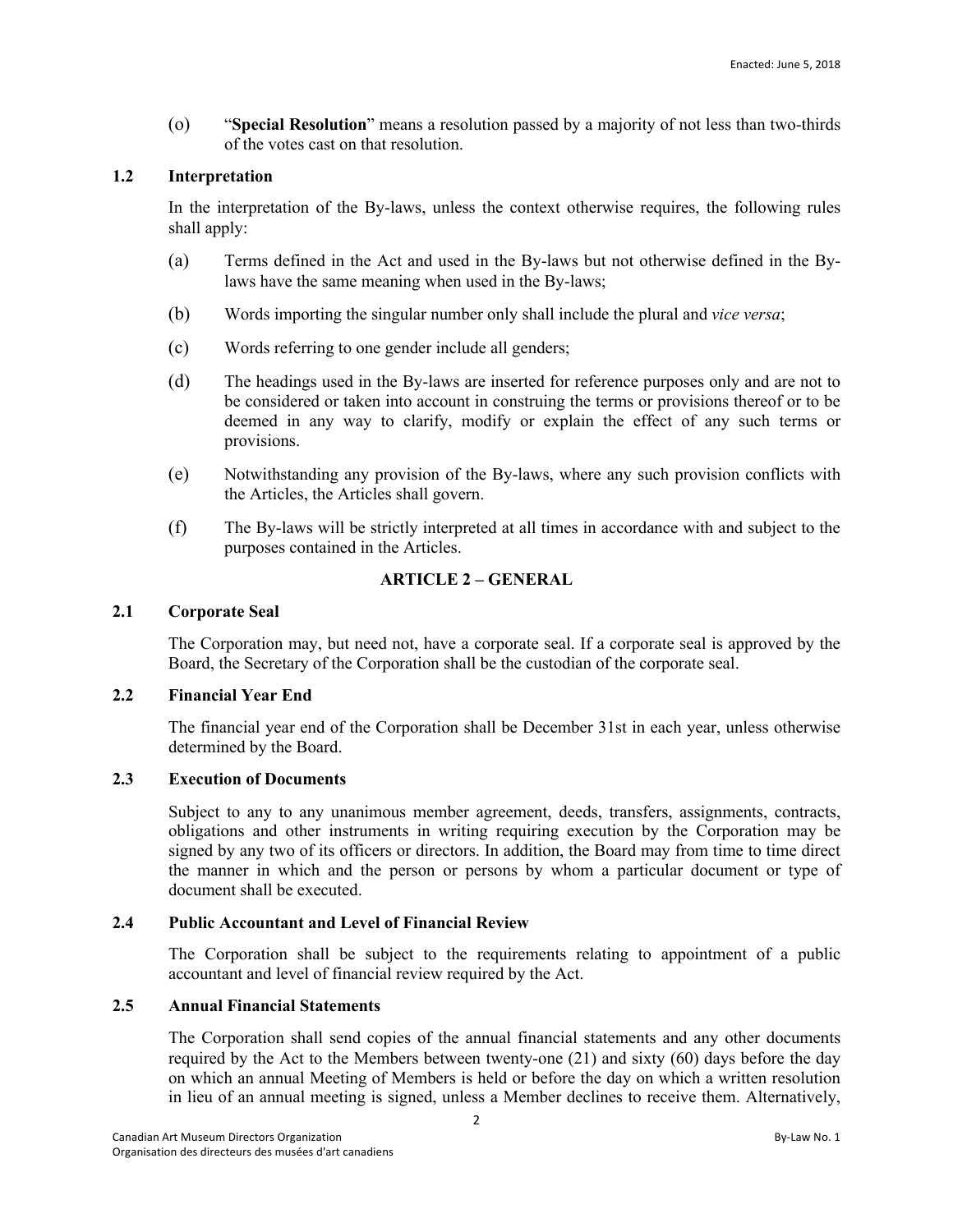the Corporation may give notice to the Members that such documents are available at the registered office of the Corporation and any Member may request a copy free of charge at the registered office or by prepaid mail.

Instead of sending the documents, the Corporation may send a summary to each Member along with a notice informing the Member of the procedure for obtaining a copy of the documents themselves free of charge. The Corporation is not required to send the documents or a summary to a member who, in writing, declines to receive such documents.

# **2.6 Operating Policies**

Subject to the Act, the Board may by Ordinary Resolution, adopt, amend or repeal such operating policies that are not inconsistent with the By-laws relating to such matters as terms of reference of committees, duties of officers, Board code of conduct and conflict of interest, as well as procedural and other requirements relating to the By-laws as the Board may deem appropriate from time to time. Any operating policy adopted by the Board will continue to have force and effect until amended, repealed, or replaced by a subsequent Ordinary Resolution of the Board.

# **ARTICLE 3 – MEMBERS**

# **3.1 Classes of Membership and Qualifications**

Subject to the Articles, there shall be one class of Members in the Corporation. Membership in the Corporation shall be available to Persons interested in furthering the Corporation's purposes and who have applied for and been admitted into Membership in the Corporation by Ordinary Resolution of the Board or in such other manner as may be determined by the Board. The eligibility and nomination process for Membership in the Corporation shall be set out in the Operating Policies of the Corporation.

# **3.2 Membership Dues**

There shall be no dues payable by Members for membership in the Corporation except such dues and fees, if any, as shall from time to time be in accordance with the operating policies of the Corporation. Membership dues and fees shall be fixed by Ordinary Resolution of the Board.

# **3.3 Membership Transferability**

A Membership may only be transferred to the Corporation.

#### **3.4 Termination of Membership**

A Membership in the Corporation is terminated when:

- (a) the Member dies, or no longer meets the qualifications for Membership set out in this Bylaw and the Operating Policies of the Corporation;
- (b) the Member resigns by delivering a written resignation to the President in which case such resignation shall be effective on the date specified in the resignation;
- (c) the Member is expelled or their Membership is otherwise terminated in accordance with the Articles or By-laws;
- (d) the Corporation is liquidated or dissolved under the Act.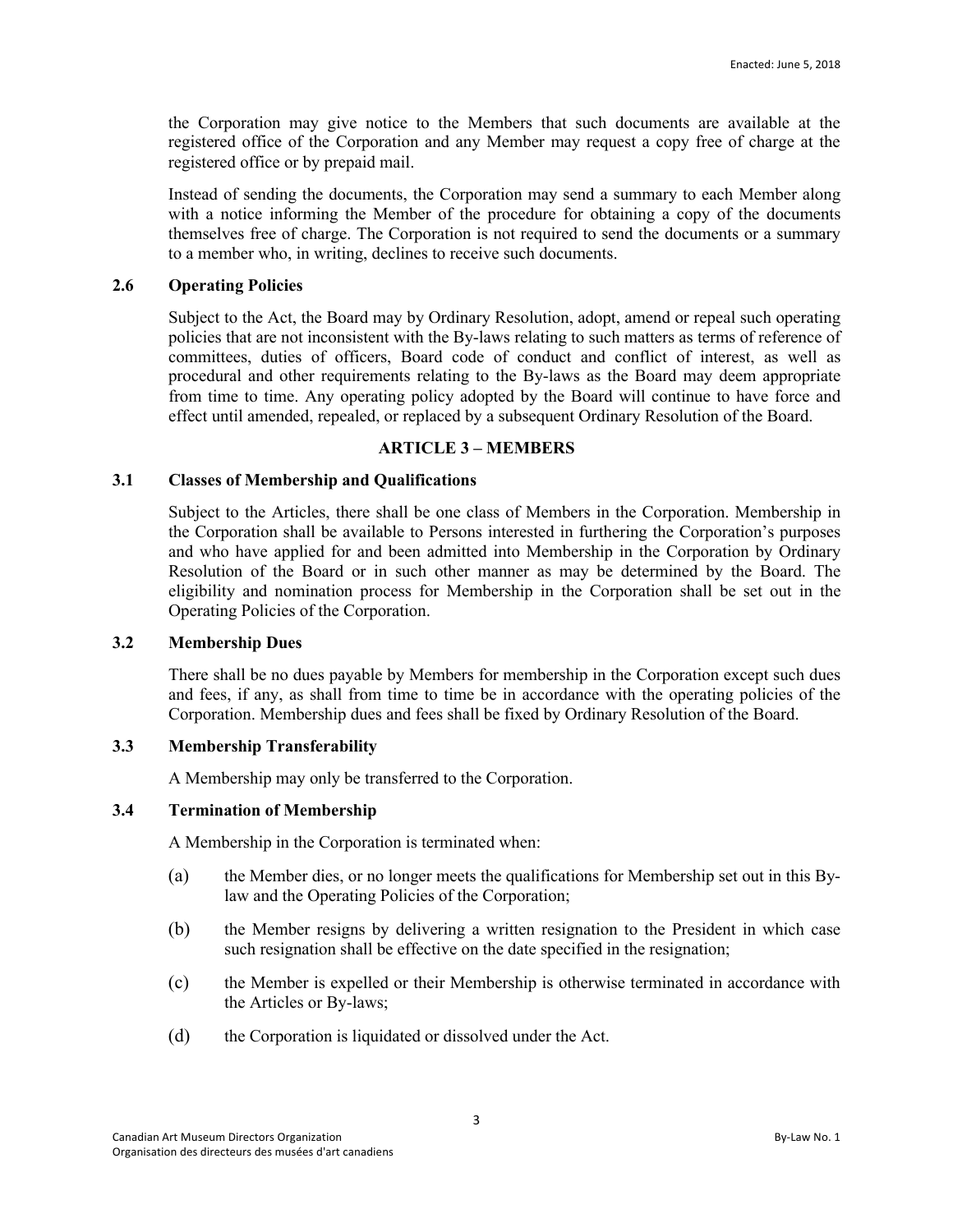# **3.5 Effect of Termination of Membership**

Subject to the Articles, upon any termination of membership, the rights of the Member, including any rights in the property of the Corporation, automatically cease to exist. Where an individual is no longer a Member, then such individual shall be deemed to have also automatically resigned as a Director, an Officer, and/or a committee member, as applicable.

# **3.6 Discipline of Members**

- (a) The Board shall have authority to suspend or expel any Member from the Corporation on any one or more of the following grounds:
	- (i) violating any provision of the Articles, By-laws, or Operating Policies of the Corporation;
	- (ii) carrying out any conduct which may be detrimental to the Corporation as determined by the Board in its sole discretion;
	- (iii) for any other reason that the Board in its sole and absolute discretion considers to be reasonable, having regard to the purposes of the Corporation.
- (b) In the event that the Board determines that a Member should be suspended or expelled from Membership in the Corporation, the President, or such other Officer as may be designated by the Board, shall provide ten (10) days' written notice of suspension or expulsion to the Member and shall provide reasons for the proposed suspension or expulsion. The Member may make written submissions to the President, or such other Officer as may be designated by the Board, in response to the notice received within such ten (10) day period. In the event that no written submissions are received by the President, the President, or such other Officer as may be designated by the Board, may proceed to notify the Member that the Member is suspended or expelled from Membership in the Corporation. If written submissions are received in accordance with this section, the Board will consider such submissions in arriving at a final decision and shall notify the Member concerning such final decision within a further ten (10) days from the date of receipt of the submissions. The Board's decision shall be final and binding on the Member, without any further right of appeal.

#### **3.7 Special Resolution Required**

Pursuant to subsection 197(1) (Fundamental Change) of the Act, a Special Resolution of the Members is required to make any amendments to this Article 3 if those amendments affect membership rights and/or conditions described in paragraphs 197(1)(e), (h), (l) or (m) of the Act.

#### **ARTICLE 4 – MEMBERS' MEETINGS**

#### **4.1 Notice of Members Meeting**

- (a) Means of Notice. In accordance with and subject to the Act, notice of the time and place of a Meeting of Members shall be given to each Member entitled to vote at the meeting by the following means:
	- (i) by mail, courier or personal delivery to each Member entitled to vote at the meeting, during a period of twenty-one (21) to sixty (60) days before the day on which the meeting is to be held; or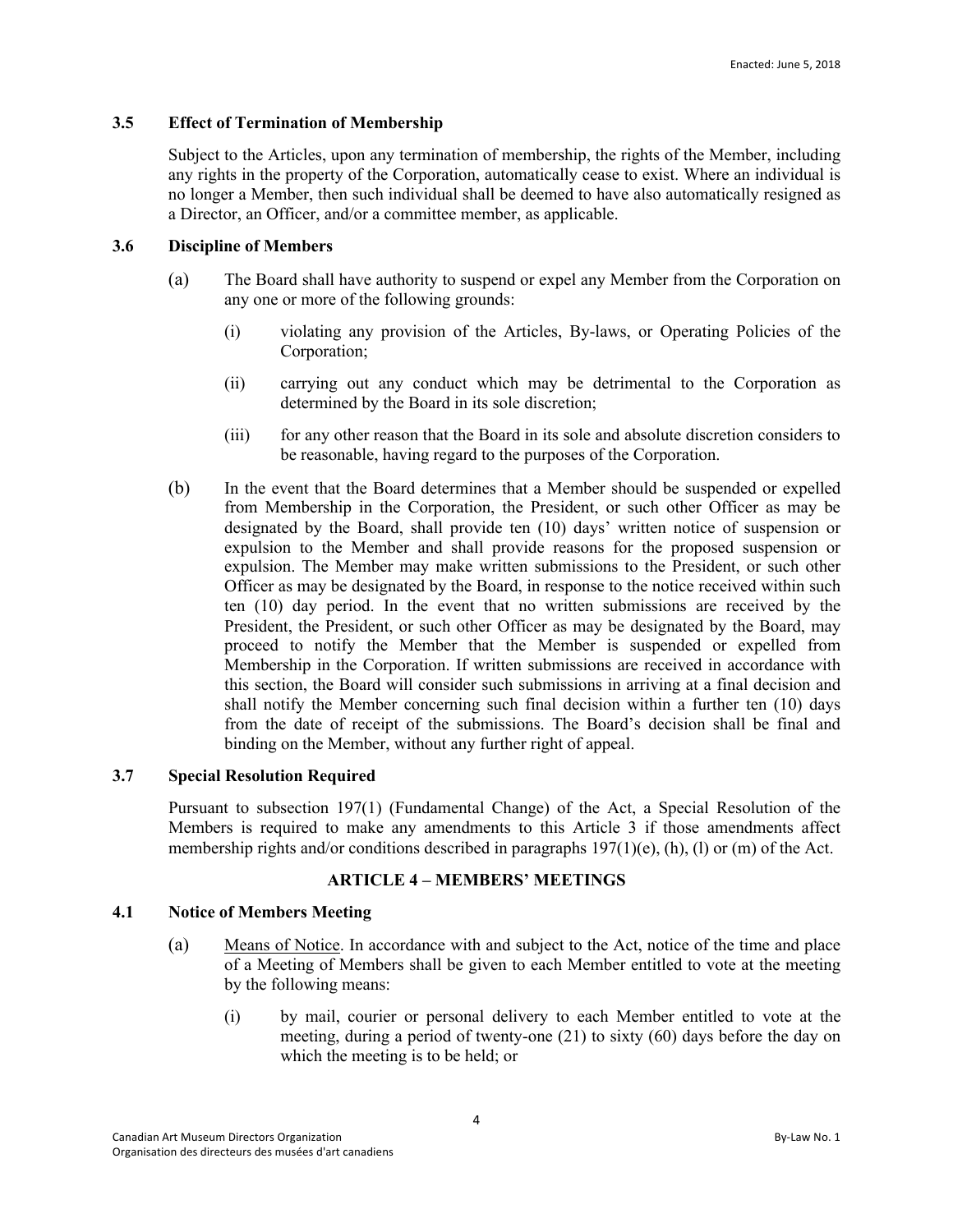- (ii) by telephonic, electronic or other communication facility to each Member entitled to vote at the meeting, during a period of twenty-one (21) to thirty-five (35) days before the day on which the meeting is to be held.
- (b) Alternate Means of Notice. Where the Corporation provides notice electronically, and if a Member requests that notice be given by non-electronic means, the Corporation shall give notice of the meeting to the Member so requesting in the manner set out in section  $4.1(a)(i)$ .
- (c) Notice to Others. Notice of a Meeting of Members shall also be given to each Director and to the public accountant of the Corporation during a period of twenty-one (21) to sixty (60) days before the day on which the meeting is to be held. Notice of any Meeting of Members at which special business is to be transacted shall state the nature of that business in sufficient detail to permit the Member to form a reasoned judgment on the business and provide the text of any Special Resolution or By-law to be submitted to the meeting. The Directors may fix a record date for determination of Members entitled to receive notice of any Meeting of Members in accordance with the requirements of the Act.
- (d) Change in Manner of Giving Notice. Pursuant to the Act, a Special Resolution is required to make any amendment to the By-laws of the Corporation to change the manner of giving notice to Members entitled to vote at a Meeting of Members.

# **4.2 Annual Meetings**

An annual meeting of Members shall be held at such time in each year as the Board may from time to time determine, provided that the annual meeting must be held not later than fifteen (15) months after holding the preceding annual meeting but no later than six (6) months after the end of the Corporation's preceding fiscal year. The annual meeting shall be held for the purpose of considering the financial statements and reports of the Corporation required by the Act to be presented at the meeting, electing Directors, appointing the public accountant, and transacting such other business as may properly be brought before the meeting or is required under the Act.

# **4.3 Special Meetings**

The Board may at any time call a special Meeting of Members for the transaction of any business which may properly be brought before the Members.

# **4.4 Members Calling a Members' Meeting**

Subject to the exceptions in the Act, the Board shall call a special Meeting of Members in accordance with the Act, on written requisition of Members carrying not less than five (5%) of the voting rights that may be cast at a Meeting of Members sought to be held. If the Board does not call a meeting within twenty-one (21) days of receiving the requisition, any Member who signed the requisition may call the meeting.

# **4.5 Special Business**

All business transacted at a Meeting of Members, except consideration of the financial statements, public accountant's report, election of Directors and re-appointment of the incumbent public accountant, is special business.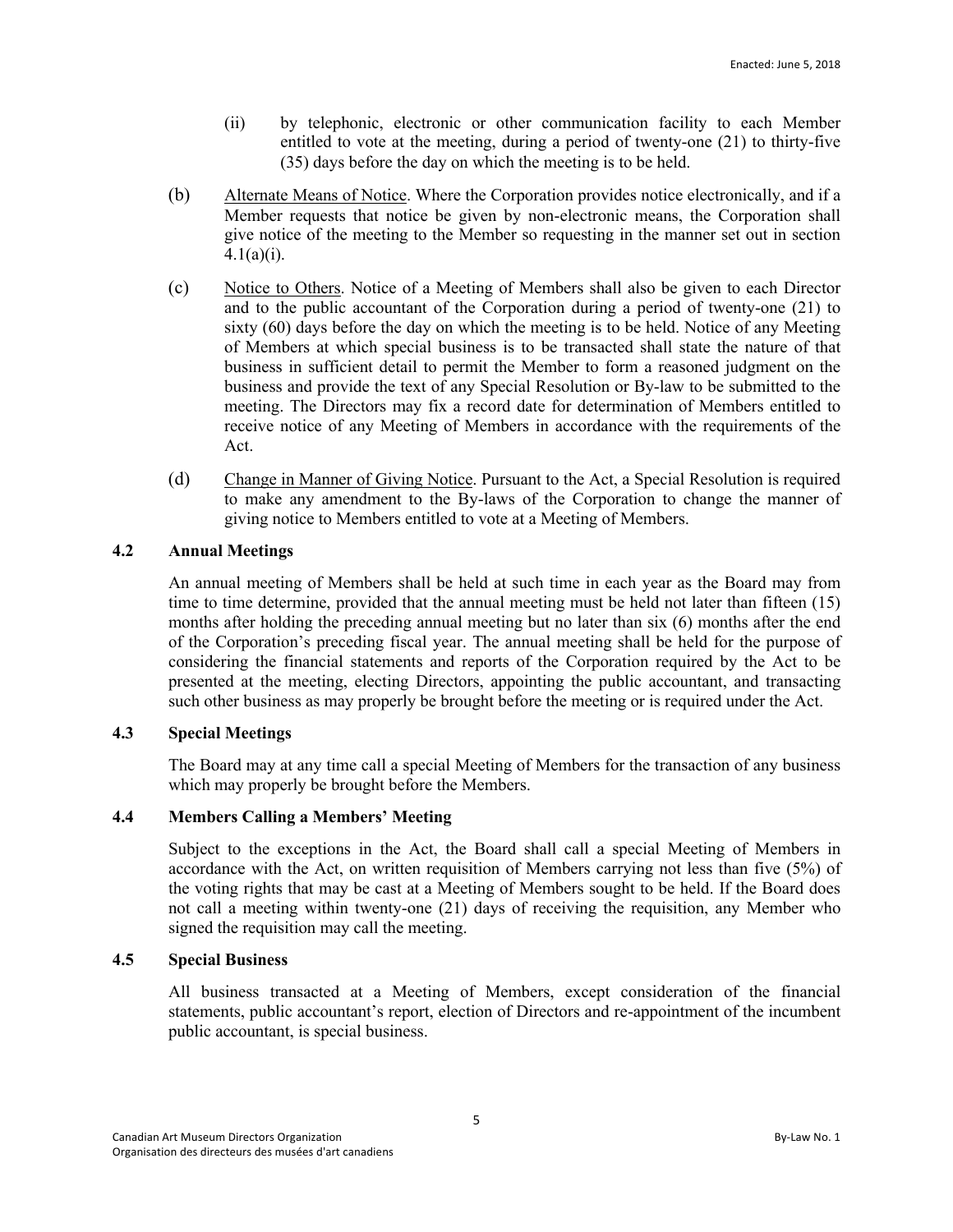# **4.6 Waiver of Notice**

A Member and any other person entitled to attend a Meeting of Members may in any manner and at any time waive notice of a Meeting of Members, and attendance of any such person at a Meeting of Members is a waiver of notice of the meeting, except where such person attends a Meeting of Members for the express purpose of objecting to the transaction of any business on the grounds that the meeting is not lawfully called.

# **4.7 Persons Entitled to be Present at Members' Meetings**

The only persons entitled to be present at a Meeting of Members shall be those entitled to vote at the meeting, the Directors, and the public accountant of the Corporation and such other persons who are entitled or required under any provision of the Act, Articles or By-laws of the Corporation to be present at the meeting. Any other person may be admitted only on the invitation of the chair of the meeting or by Ordinary Resolution of the Members.

# **4.8 Chair of Members' Meetings**

The chairperson of Meetings of the Members shall be the President. In the event that the President is absent, the Vice-President, if any, shall be the chair of Meetings of the Members. In the event that both the President and the Vice-President are absent, the Members who are present and entitled to vote at the meeting shall choose one of their number to chair the meeting.

# **4.9 Quorum at Members' Meetings**

- (a) A quorum at any Meeting of Members (unless a greater number of Members are required to be present by the Act) shall be fifteen (15) Members entitled to vote at the meeting. If a quorum is present at the opening of a Meeting of Members, the Members present may proceed with the business of the meeting even if a quorum is not present throughout the meeting. For the purpose of determining quorum, a Member may be present in person by by telephonic and/or by other electronic means.
- (b) If a quorum is not present at the opening of a Meeting of Members, the Members present may adjourn the meeting to a fixed time and place but may not transact any other business.
- (c) The quorum at an adjourned Meeting of Members shall be those Members entitled to vote who are present at the meeting.

# **4.10 Participation by Electronic Means at Members' Meetings**

If the Corporation chooses to make available a telephonic, electronic or other communication facility that permits all participants to communicate adequately with each other during a Meeting of Members, any person entitled to attend such meeting may participate in the meeting by means of such telephonic, electronic or other communication facility in the manner provided by the Act and the Regulations. A person participating in a meeting by such means is deemed to be present at the meeting. Notwithstanding any other provision of this By-law, any person participating in a meeting of members pursuant to this section who is entitled to vote at that meeting may vote, in accordance with the Act and the Regulations, by means of any telephonic, electronic or other communication facility that the Corporation has made available for that purpose.

# **4.11 Members' Meeting Held Entirely by Electronic Means**

Notwithstanding section 4.10, if the Directors or Members of the Corporation call a Meeting of Members, those Directors or Members, as the case may be, may determine that the meeting shall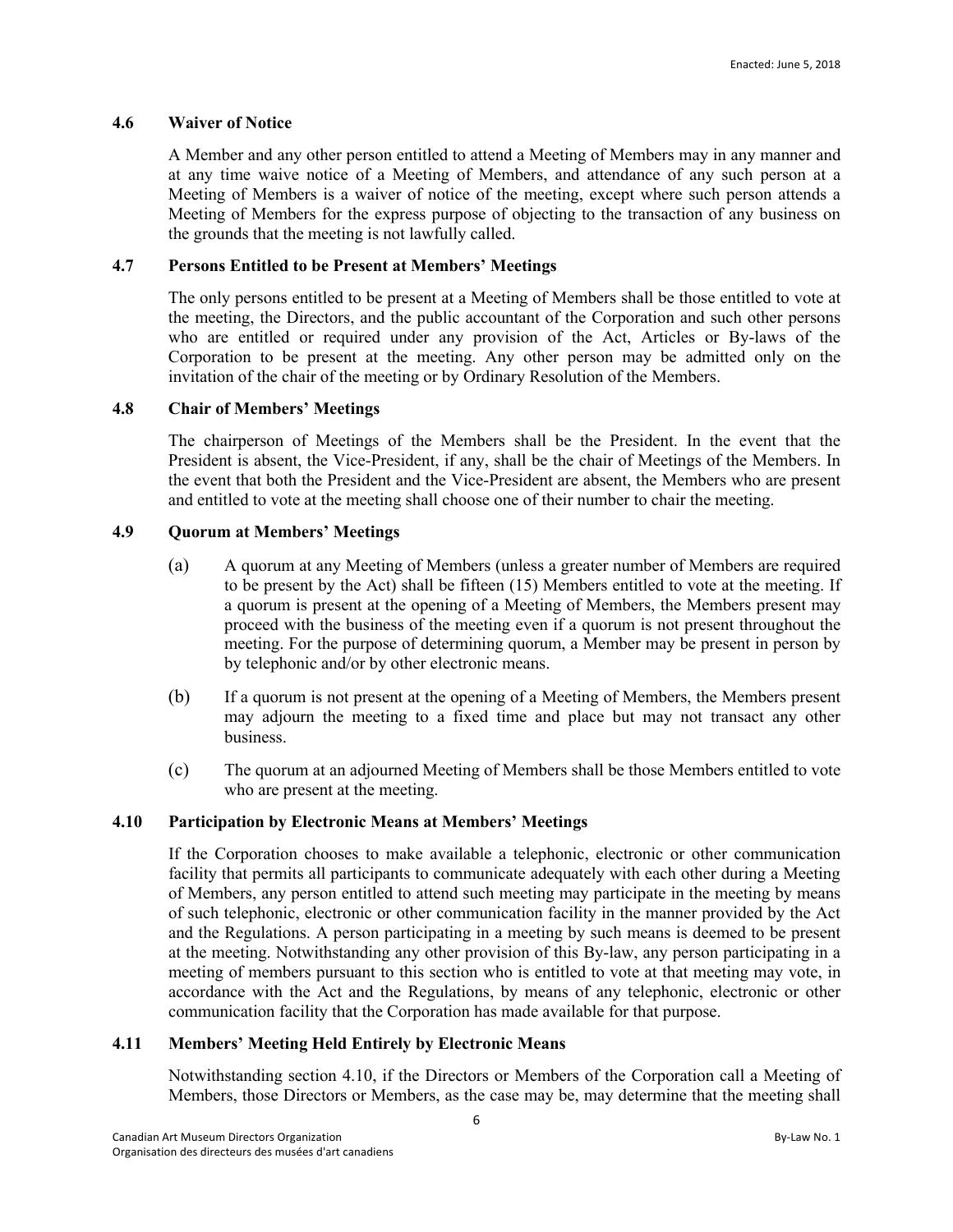be held, in accordance with the Act and the Regulations, entirely by means of a telephonic, electronic or other communication facility that permits all participants to communicate adequately with each other during the meeting.

# **4.12 Absentee Voting at Members' Meetings**

Mailed In or Electronic Ballot. A Member entitled to vote at a Meeting of Members may vote by mailed-in ballot or by means of a telephonic, electronic or other communication facility if the Corporation has a system that:

- (a) enables the votes to be gathered in a manner that permits their subsequent verification, and
- (b) permits the tallied votes to be presented to the Corporation without it being possible for the Corporation to identify how each Member voted.

#### **4.13 Votes to Govern**

At any Meeting of Members every question shall, unless otherwise provided by the Act, the Articles or the By-laws, be determined by a majority of the votes cast on the question. In case of an equality of votes either on a show of hands or on a ballot or on the results of electronic voting, the chair of the meeting shall have a casting vote.

# **ARTICLE 5 – DIRECTORS**

# **5.1 Number of Directors**

The Board shall consist of the number of Directors specified in the Articles. If the Articles provide for a minimum and maximum number of Directors, the Board shall be comprised of the fixed number of Directors as determined from time to time by the Members by Ordinary Resolution or, if the Ordinary Resolution empowers the Directors to determine the number, by resolution of the Board. At least two (2) Directors shall not be Officers or employees of the Corporation or its affiliates.

# **5.2 Qualifications**

In addition to the qualifications for Directors set out in the Act, each Director shall be a Member of the Corporation.

# **5.3 Election and Term of Directors**

The Directors shall be elected at each annual Meeting of Members, at which an election of directors is required, in accordance with the operating policies of the Corporation. Each Director shall be elected to hold office until the second annual meeting after such Director is elected, at which time, each such Director shall retire as a Director, but, if qualified, shall be eligible for reelection.

# **5.4 Nominations from the Floor**

Nominations for the election of Directors from the floor of an annual meeting of the Members is not permitted.

#### **5.5 Ceasing to Hold Office**

A Director ceases to hold office when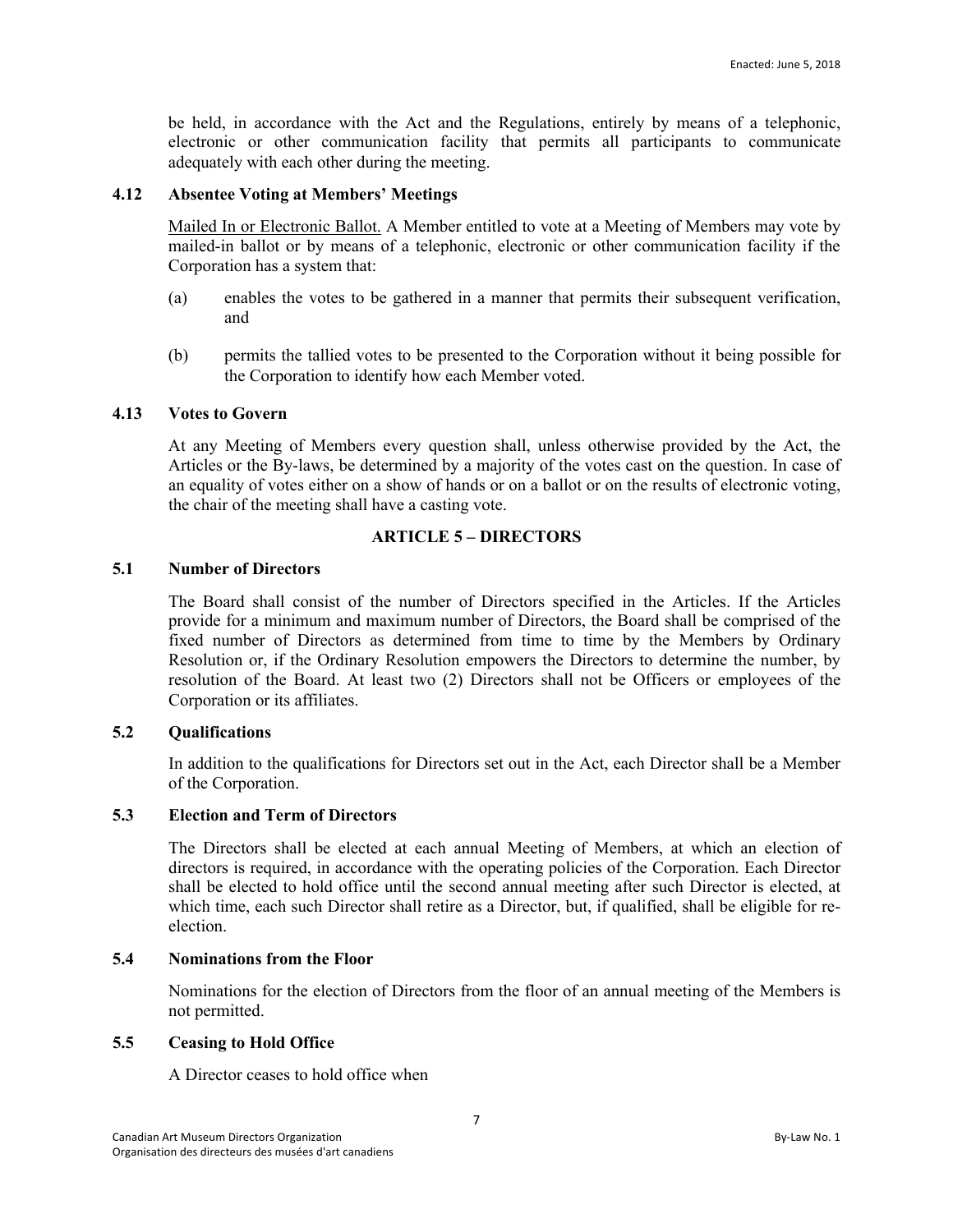- (a) the Director dies or resigns;
- (b) the Director is removed from office by the Members in accordance with section 5.7, or no longer fulfils all of the qualifications to be a Director set out in the By-laws and any operating policies of the Corporation, as determined in the sole discretion of the Board.

Where an individual is no longer a Director, then such person shall be deemed to have also automatically resigned as an Officer.

# **5.6 Effective Date of Resignation of Director**

A resignation of a Director becomes effective at the time a written resignation is sent to the Corporation or at the time specified in the resignation, whichever is later.

#### **5.7 Removal of Director**

Subject to the Act, the Members may by Ordinary Resolution at a Special Meeting of Members remove any Director from office before the expiration of the Directors' term and may elect a qualified individual to fill the resulting vacancy for the remainder of the term of the Director so removed, failing which such vacancy may be filled by the Board.

# **5.8 Filling Vacancies**

In accordance with and subject to the Act and the Articles, a quorum of the Board may fill a vacancy in the Board, except a vacancy resulting from an increase in the number or the minimum or maximum number of Directors, or from a failure of the Members to elect the number of Directors required to be elected at any meeting of Members. If there is not a quorum of the Board, or if the vacancy has arisen from a failure of the Members to elect the number of Directors required to be elected at any meeting of Members, the Board shall forthwith call a special meeting of Members to fill the vacancy. If the Board fails to call such meeting or if there are no Directors then in office, any Member may call the meeting. A Director appointed or elected to fill a vacancy holds office for the unexpired term of their predecessor.

# **5.9 Committees of the Board**

The Board may from time to time appoint any committee or other advisory body, as it deems necessary or appropriate for such purposes and, subject to the Act, with such powers as the Board shall see fit. Any such committee may formulate its own rules of procedure, subject to such regulations or directions as the Board may from time to time make. Any committee member may be removed by Ordinary Resolution of the Board.

# **ARTICLE 6 – MEETINGS OF DIRECTORS**

# **6.1 Calling of Meetings of Board**

Meetings of the Board may be called by the President, the Vice-President or any two (2) Directors at any time.

# **6.2 Notice of Meeting of Board of Directors**

Notice of the time and place for the holding of a meeting of the Board shall be given in the manner provided in section 8.1 of this By-law to every Director of the Corporation not less than forty-eight (48) hours before the time when the meeting is to be held. Notice of a meeting shall not be necessary if all of the Directors are present, and none objects to the holding of the meeting, or if those absent have waived notice of or have otherwise signified their consent to the holding of such meeting. Notice of an adjourned meeting is not required if the time and place of the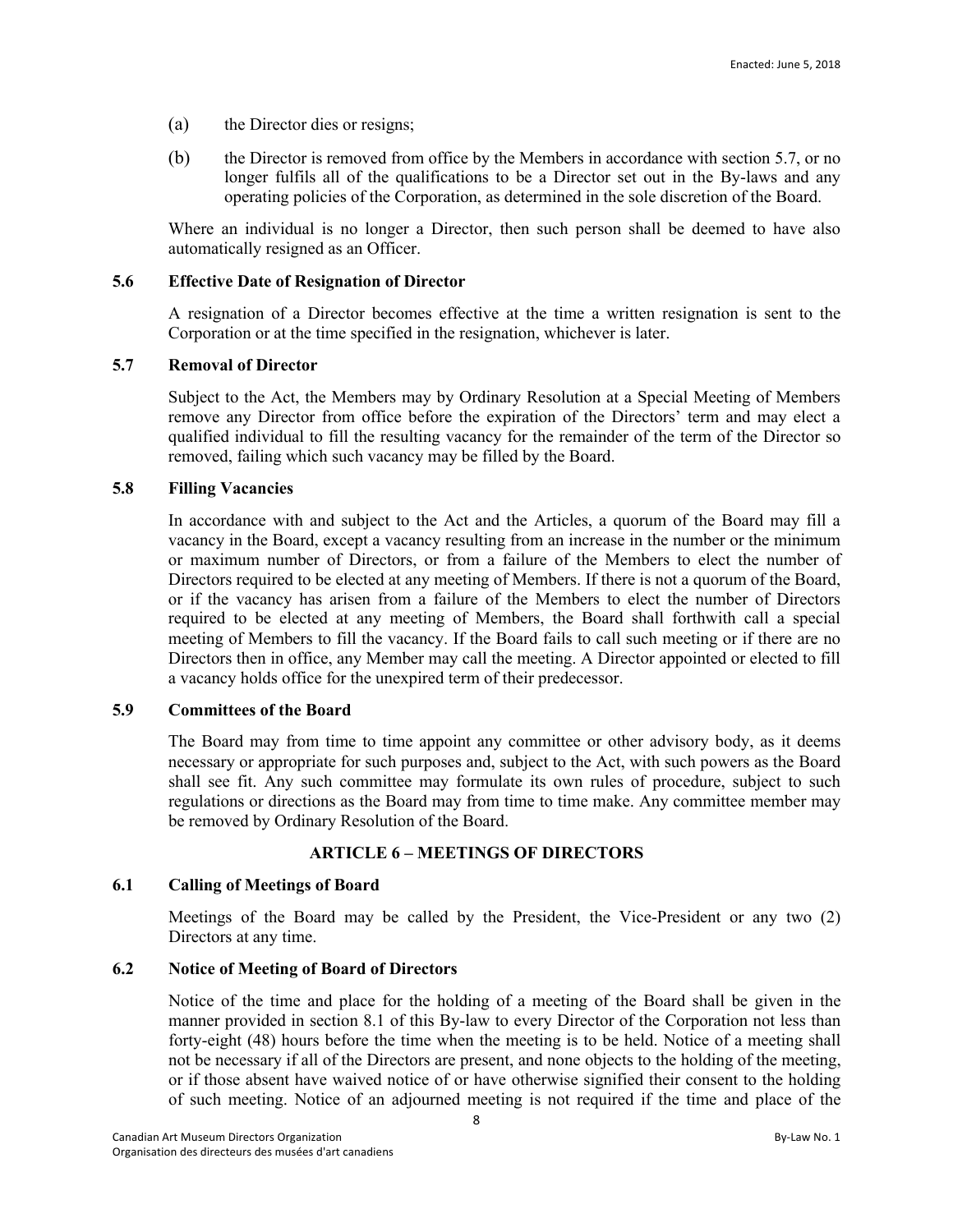adjourned meeting is announced at the original meeting. Unless the By-laws otherwise provide, no notice of meeting need specify the purpose or the business to be transacted at the meeting except that a notice of meeting of Directors shall specify any matter referred to in subsection 138(2) of the Act that is to be dealt with at the meeting.

# **6.3 Regular Meetings of the Board of Directors**

The Board may appoint a day or days in any month or months for regular meetings of the Board at a place and hour to be named. A copy of any resolution of the Board fixing the place and time of such regular meetings of the Board shall be sent to each Director forthwith after being passed, but no other notice shall be required for any such regular meeting except if subsection 136(3) of the Act requires the purpose thereof or the business to be transacted to be specified in the notice.

#### **6.4 Participation at Meeting by Telephone or Electronic Means**

If all of the Directors consent, a Director may, in accordance with the Regulations, participate in a meeting of the Board by means of a telephonic, electronic or other communications facility that permits all participants to communicate adequately with each other during the meeting. A Director participating in the meeting by such means shall be deemed for the purposes of the Act to have been present at the meeting. A consent pursuant to this section may be given before or after the meeting to which it relates and may be given with respect to all meetings of the Board and committees of the Board.

# **6.5 Quorum**

Subject to the Act or the Articles, four (4) Directors elected or appointed according to section 5.3 shall constitute a quorum at any meeting of the Board. For the purpose of determining quorum, a Director may be present in person or, if authorized under this By-law, by teleconference and/or by other electronic means.

#### **6.6 Votes to Govern at Meetings of the Board**

At all meetings of the Board, every question shall be decided by a majority of the votes cast on the question. In case of an equality of votes, the chair of the meeting shall have a casting vote.

# **6.7 Resolutions in Writing**

A resolution in writing, signed by all of the Directors entitled to vote on that resolution at a meeting of the Board, shall be as valid as if it had been passed at a meeting of the Board. A copy of every such resolution in writing shall be kept with the minutes of the proceedings of the Board or committee of Directors.

#### **6.8 Disclosure of Interest**

Every Director and Officer shall disclose to the Corporation the nature and extent of any interest that the Director or Officer has in a material contract or material transaction, whether made or proposed, with the Corporation, in accordance with the manner and timing provided in the Act.

#### **6.9 Confidentiality**

Every Director, Officer, committee member, employee and volunteer, shall respect the confidentiality of matters brought before the Board or before any committee of the Board. Employees and volunteers shall also keep confidential matters that come to their attention as part of their employment or volunteer activities.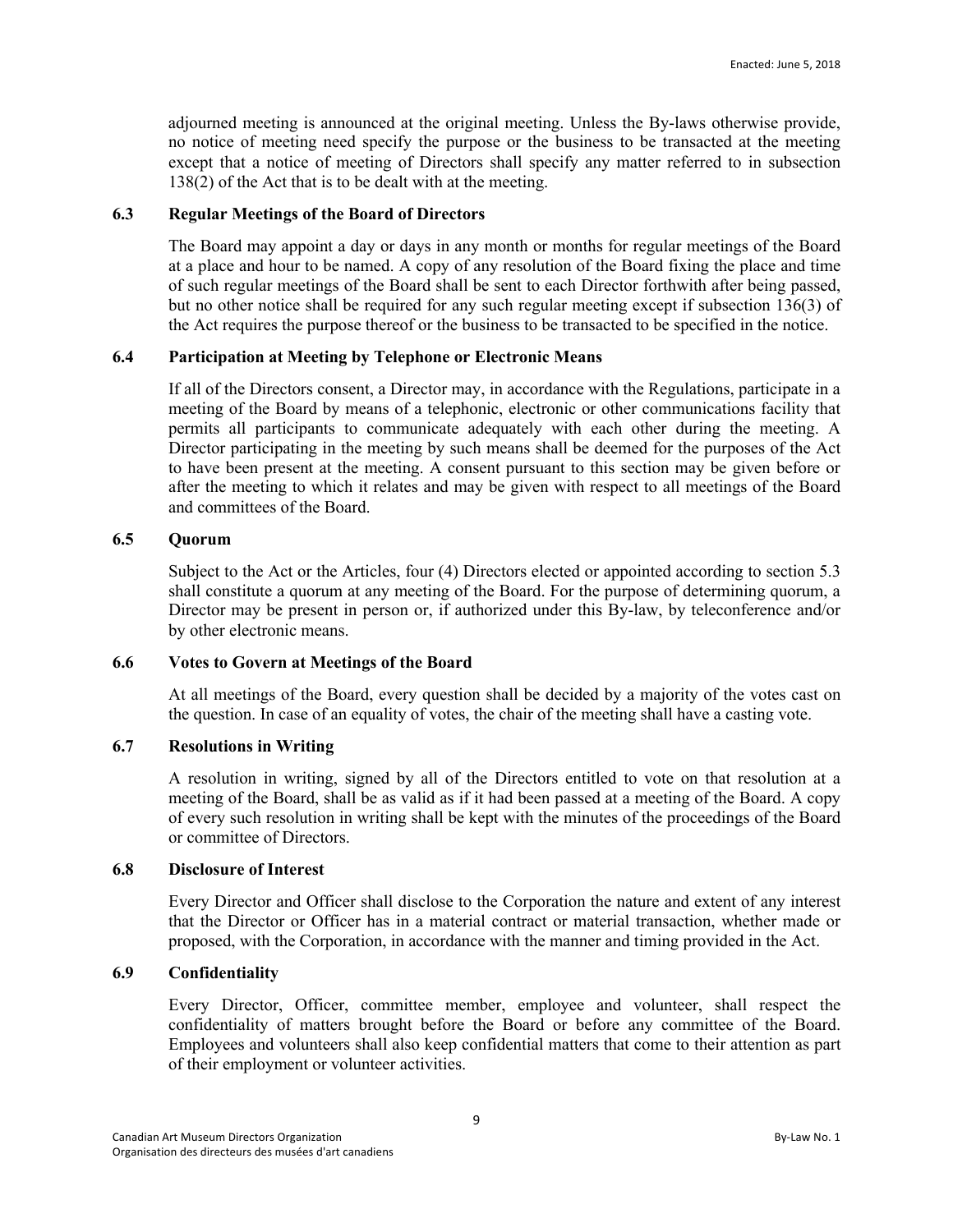# **ARTICLE 7 – OFFICERS**

# **7.1 Appointment of Officers**

The Board may designate the offices of the Corporation, appoint Officers on an annual or more frequent basis, specify their duties and, subject to the Act, delegate to such Officers the power to manage the affairs of the Corporation. A Director may be appointed to any office of the Corporation. An Officer may, but need not be, a Director unless these By-laws otherwise provide. Two (2) or more offices may be held by the same person.

# **7.2 Description of Offices**

- (a) Unless otherwise specified by the Board (which may, subject to the Act modify, restrict or supplement such duties and powers), the offices of the Corporation, if designated and if officers are appointed, shall have the following duties and powers associated with their positions:
	- (i) President The president shall be a Director. The president shall, when present, preside at all meetings of the Board and of the Members. The president shall be an *ex officio* member of all committees and working groups established by the Board. The president shall have such other duties and powers as the Board may specify.
	- (ii) Vice-President The vice-president shall be a Director. If the president is absent or is unable or refuses to act, the vice-president shall, when present, preside at all meetings of the Board and of the Members. The vice-president shall have such other duties and powers as the Board may specify.
	- (iii) Secretary If appointed, the secretary shall be a Director. The secretary shall enter or cause to be entered in the Corporation's minute book, minutes of all proceedings at such meetings; the secretary shall give, or cause to be given, as and when instructed, notices to Members, Directors, the public accountant and members of committees; the secretary shall be the custodian or shall arrange for the custody of all books, papers, records, documents and other instruments belonging to the Corporation.
	- (iv) Treasurer If appointed, the treasurer shall be a Director. The treasurer shall be responsible for the maintenance of proper accounting records in compliance with the Act as well as the deposit of money, the safekeeping of securities and the disbursement of funds of the Corporation; whenever required, the Treasurer shall render to the Board an account of all such person's transactions as Treasurer and of the financial position of the Corporation.
	- (v) Executive Director If appointed, the executive director shall be the principal administrative officer of the Corporation and shall be responsible for implementing the strategic plans and policies of the Corporation. The executive director shall, subject to the authority of the Board, have general supervision of the affairs of the Corporation. The executive director shall act as recording secretary at all meetings of the Board, Members and committees of the board.

The powers and duties of all other officers of the Corporation shall be such as the terms of their engagement call for or the Board or president requires of them. The Board may from time to time and subject to the Act, vary, add to or limit the powers and duties of any Officer.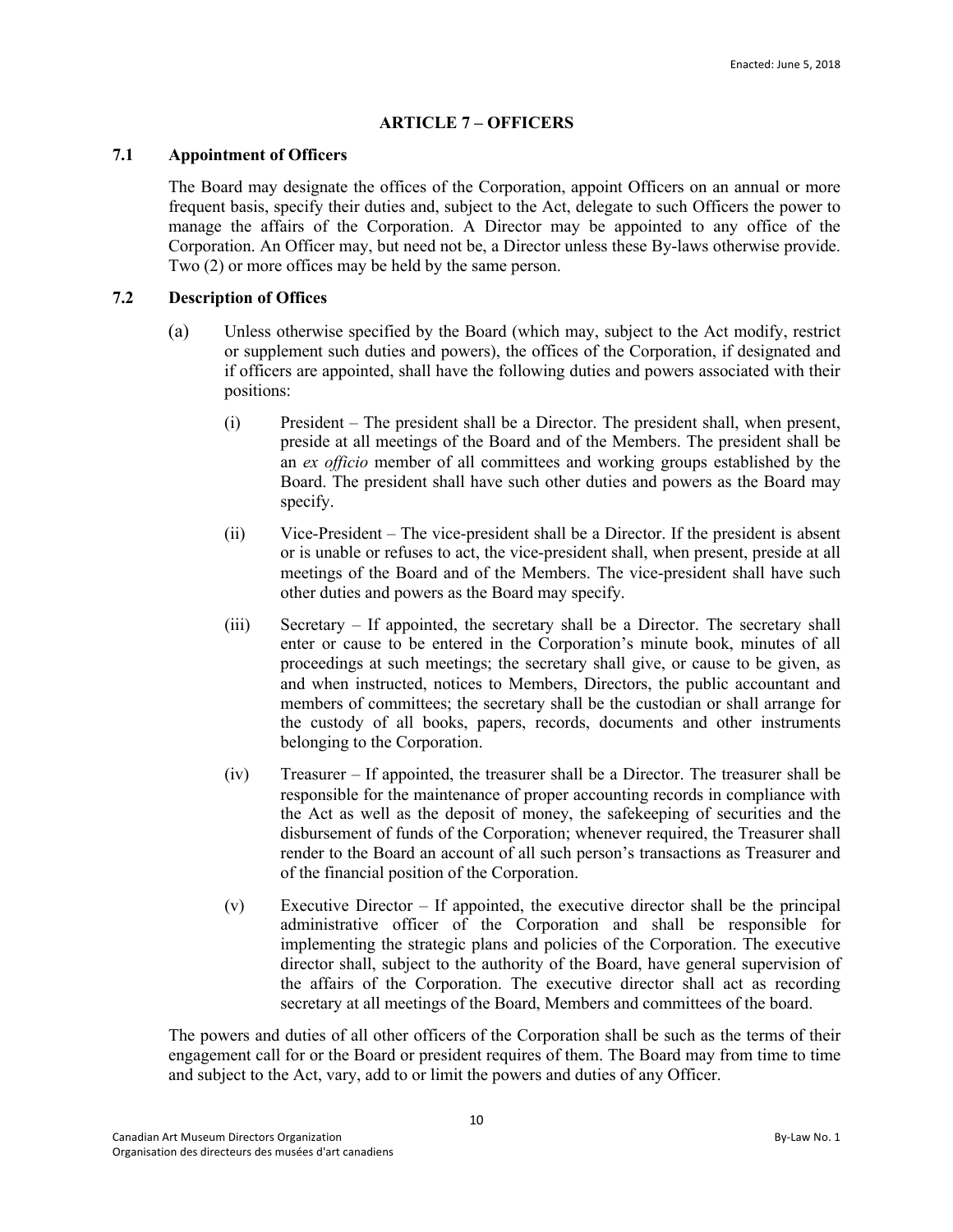# **7.3 Vacancy in Office**

- (a) In the absence of a written agreement to the contrary, the Board may remove, whether for cause or without cause, any Officer. Unless so removed, an Officer shall hold office until the earlier of:
	- (i) the Officer's successor being appointed,
	- (ii) the Officer's resignation,
	- (iii) such Officer ceasing to be a Director (if a necessary qualification of appointment) or
	- (iv) such Officer's death.
- (b) If the office of any Officer shall be or become vacant, the Directors may, by Ordinary Resolution, appoint an individual to fill such vacancy.

# **ARTICLE 8 – GENERAL MATTERS**

# **8.1 Method of Giving Any Notice**

- (a) Method of Delivery. Subject to sections 4.1 and 6.2 above, any notice to be given (which term includes sent, delivered or served) pursuant to the Act, the Articles, the By-laws or otherwise to a Member, Director, Officer or member of a committee of the Board or to the public accountant shall be sufficiently given:
	- (i) if delivered personally to the person to whom it is to be given or if delivered to such person's address as shown in the records of the Corporation or in the case of notice to a Director to the latest address as shown in the last notice that was filed by the Corporation in accordance with the Act and received by Corporations Canada;
	- (ii) if mailed to such person at such person's recorded address by prepaid ordinary or air mail;
	- (iii) if sent to such person by telephonic, electronic or other communication facility at such person's recorded address for that purpose; or
	- (iv) if provided in the form of an electronic document in accordance the Act.
- (b) Time of Delivery. A notice so delivered shall be deemed to have been given when it is delivered personally or to the recorded address as aforesaid; a notice so mailed shall be deemed to have been given when deposited in a post office or public letter box; and a notice so sent by any means of transmitted or recorded communication shall be deemed to have been given when dispatched or delivered to the appropriate communication company or agency or its representative for dispatch. The Secretary may change or cause to be changed the recorded address of any Member, Director, Officer, public accountant or member of a committee of the Board in accordance with any information believed by the Secretary to be reliable. The declaration by the Secretary that notice has been given pursuant to this By-law shall be sufficient and conclusive evidence of the giving of such notice. The signature of any Director or Officer of the Corporation to any notice or other document to be given by the Corporation may be written, stamped, type-written or printed or partly written, stamped, type-written or printed.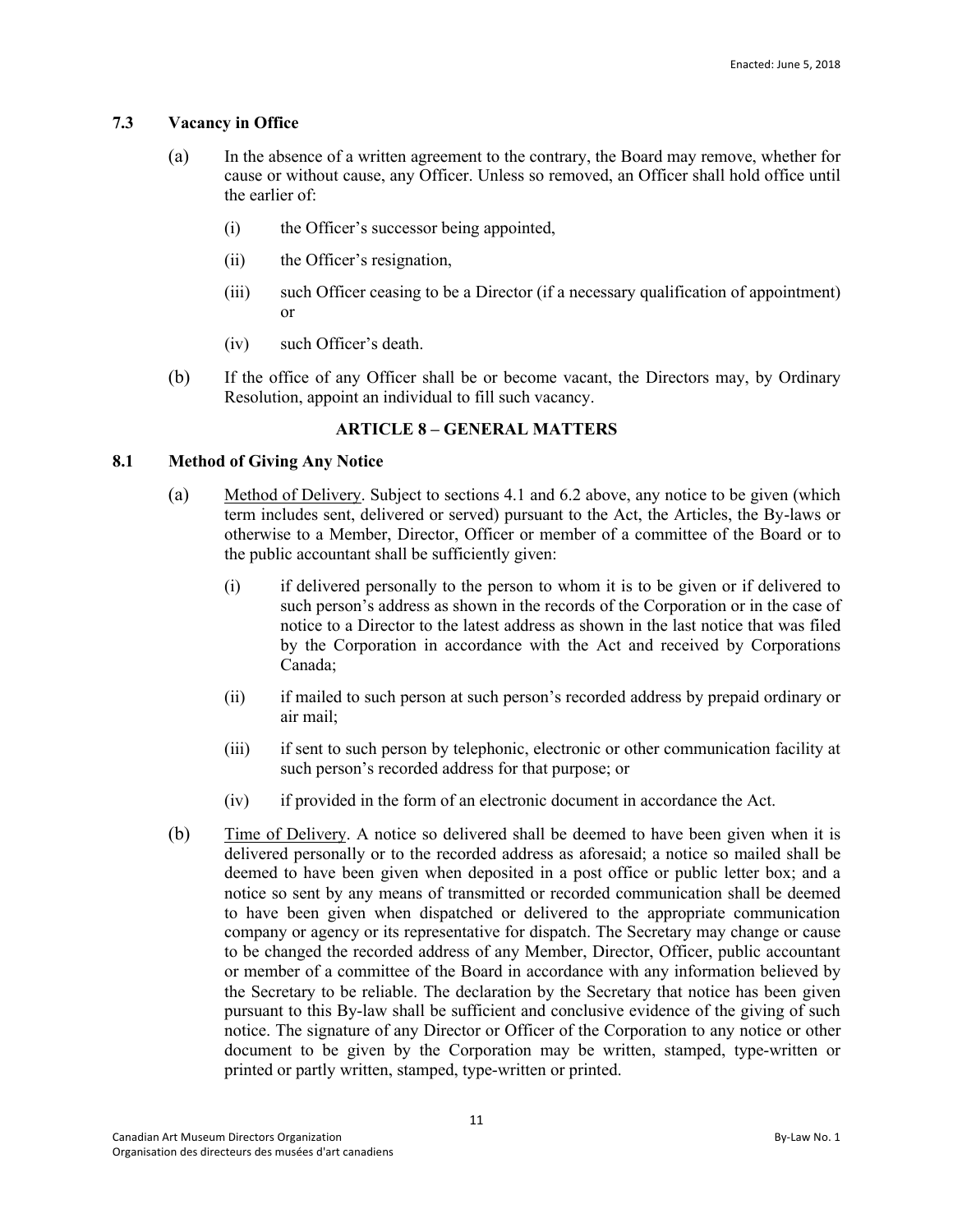# **8.2 Computation of Time**

Where a given number of days' notice or notice extending over a period is required to be given under the By-laws, the day of service, posting or other delivery of the notice shall not, unless it is otherwise provided, be counted in such number of days or other period.

# **8.3 Undelivered Notices**

If any notice given to a Member is returned on two (2) consecutive occasions because such Member cannot be found, the Corporation shall not be required to give any further notices to such Member until such Member informs the Corporation in writing of his or her new address.

# **8.4 Waiver of Notice**

Any Member, proxyholder, Director, Officer, member of a committee of the Board or public accountant may waive or abridge the time for any notice required to be given to such person, and such waiver or abridgement, whether given before or after the meeting or other event of which notice is required to be given shall cure any default in the giving or in the time of such notice, as the case may be. Any such waiver or abridgement shall be in writing except a waiver of notice of a Meeting of Members or of the Board or of a committee of the Board, which may be given in any manner.

# **8.5 Omissions and Errors**

The accidental omission to give any notice to any Member, Director, Officer, member of a committee of the Board or public accountant, or the non-receipt of any notice by any such person where the Corporation has provided notice in accordance with the By-laws or any error in any notice not affecting its substance shall not invalidate any action taken at any meeting to which the notice pertained or otherwise founded on such notice.

# **8.6 Invalidity of any Provisions of this By-law**

The invalidity or unenforceability of any provision of this By-law shall not affect the validity or enforceability of the remaining provisions of this By-law.

# **ARTICLE 9 – AMENDMENTS**

# **9.1 Amendment to Articles**

The Articles may only be amended if the amendment is sanctioned by a Special Resolution of the Members. Any amendment to the Articles is effective on the date shown in the certificate of amendment.

# **9.2 By-laws and Effective Date**

Subject to the Articles, the Board may, by Ordinary Resolution, make, amend or repeal any Bylaws that regulate the activities or affairs of the Corporation. Any such By-law, amendment or repeal shall be effective from the date of the Ordinary Resolution of Directors until the next Meeting of Members where it may be confirmed, rejected or amended by the Members by Ordinary Resolution. If the By-law, amendment or repeal is confirmed or confirmed as amended by the Members it remains effective in the form in which it was confirmed. The By-law, amendment or repeal ceases to have effect if it is not submitted to the Members at the next Meeting of Members or if it is rejected by the Members at the meeting.